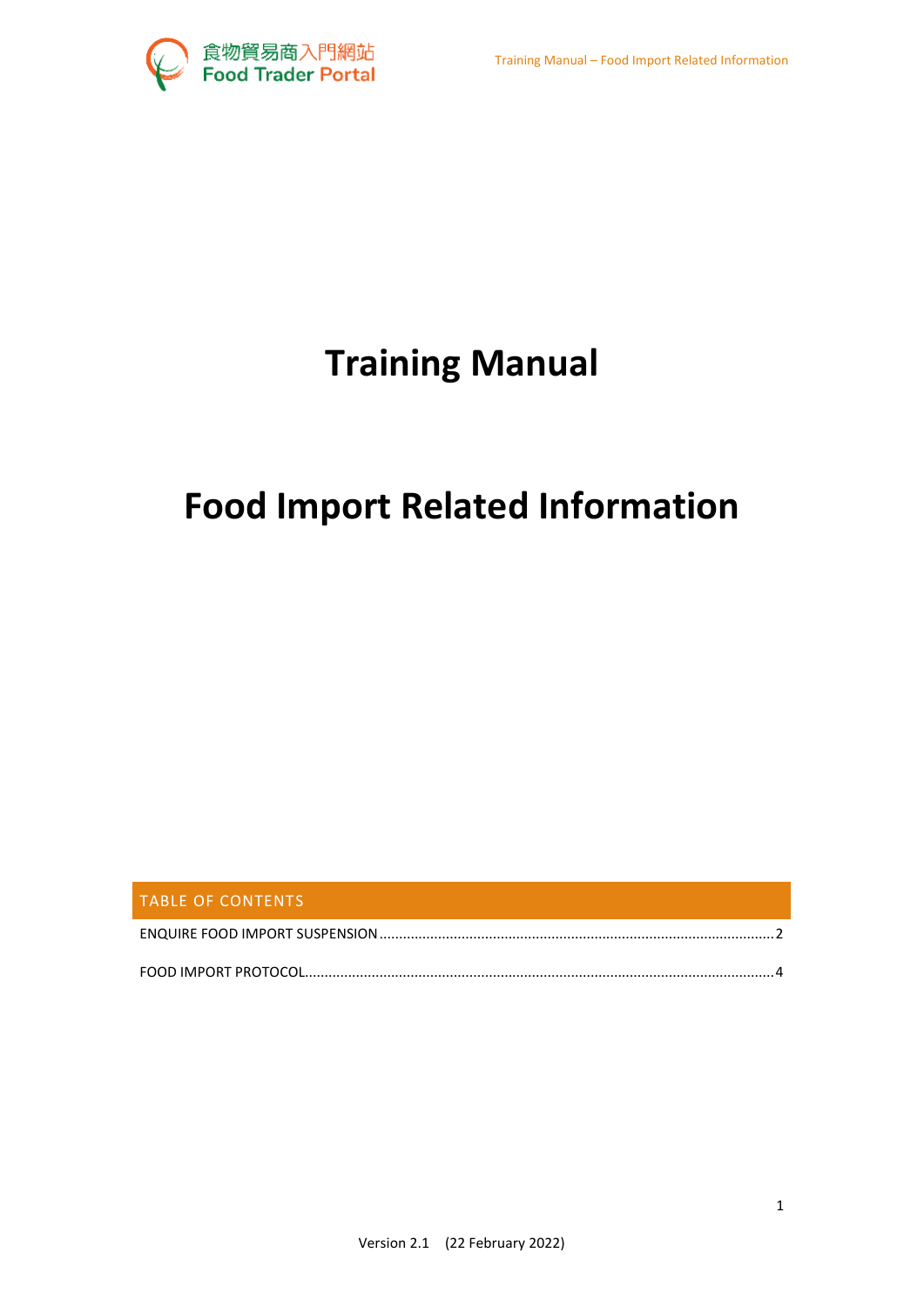<span id="page-1-0"></span>**ENQUIRE FOOD IMPORT SUSPENSION**

#### **[STEP 1] GO TO FOOD IMPORT RELATED INFORMATION**

1. Login to Food Trader Portal (FTP) main page and then click Food Import Related Information.

| 食物環境衛生署<br>Food and Environmental<br>Hygiene Department | S 食物安全中心                                            | 食物貿易商入門網站<br><b>Food Trader Portal</b>                   |                                                                 |                                                                  |                                           | (1) 心理 第1 简                          |
|---------------------------------------------------------|-----------------------------------------------------|----------------------------------------------------------|-----------------------------------------------------------------|------------------------------------------------------------------|-------------------------------------------|--------------------------------------|
| Q<br>Chan Tai Man / 陳大文 (TR-XX-XXXXXX)                  | $\checkmark$                                        | Expiry Date: 20XX-XX-XX                                  |                                                                 |                                                                  | <b>Text size</b>                          | <b>E</b> Logout FTP Account          |
| $\circ_{\circ}$<br>Importing /<br><b>Exporting Food</b> | <b>IE</b><br>e-Health<br><b>Certificate Enquiry</b> | 冒<br><b>Recording Food</b><br><b>Arrival Information</b> | Ť<br><b>Food Import</b><br><b>Related</b><br><b>Information</b> | 室<br>$\mathbf{G}$<br><b>Notification</b>                         | <b>Trader Registration</b><br>Maintenance | c <sup>2</sup><br><b>Quick Links</b> |
|                                                         |                                                     |                                                          | <b>A</b> I want to                                              |                                                                  |                                           |                                      |
| ⋤                                                       | Import                                              | ē                                                        | Import for Re-export to<br>the Mainland or Macau                |                                                                  | <b>Apply for Export Certificate</b><br>⊢  |                                      |
| Meat                                                    |                                                     | <b>Poultry</b>                                           | Game                                                            | лтт<br>lee cream<br><b>Milk and Frozen</b><br><b>Confections</b> |                                           | <b>Eggs</b>                          |

#### 2. Click Food Import Suspension.

| $\circ_{\circ}$<br>Importing /<br><b>Exporting Food</b> | 良<br>e-Health<br><b>Certificate Enquiry</b> | Ξ<br><b>Recording Food</b><br><b>Arrival Information</b> | Ť<br><b>Food Import</b><br>Related<br>Information | 鲎<br>31<br>Notification | <b>Trader Registration</b><br>Maintenance | <b>Quick Links</b> |
|---------------------------------------------------------|---------------------------------------------|----------------------------------------------------------|---------------------------------------------------|-------------------------|-------------------------------------------|--------------------|
|                                                         | <b>Food Import Related Information</b>      |                                                          |                                                   |                         |                                           |                    |
| Food Import Suspension                                  |                                             |                                                          | Food Import Protocol                              |                         |                                           |                    |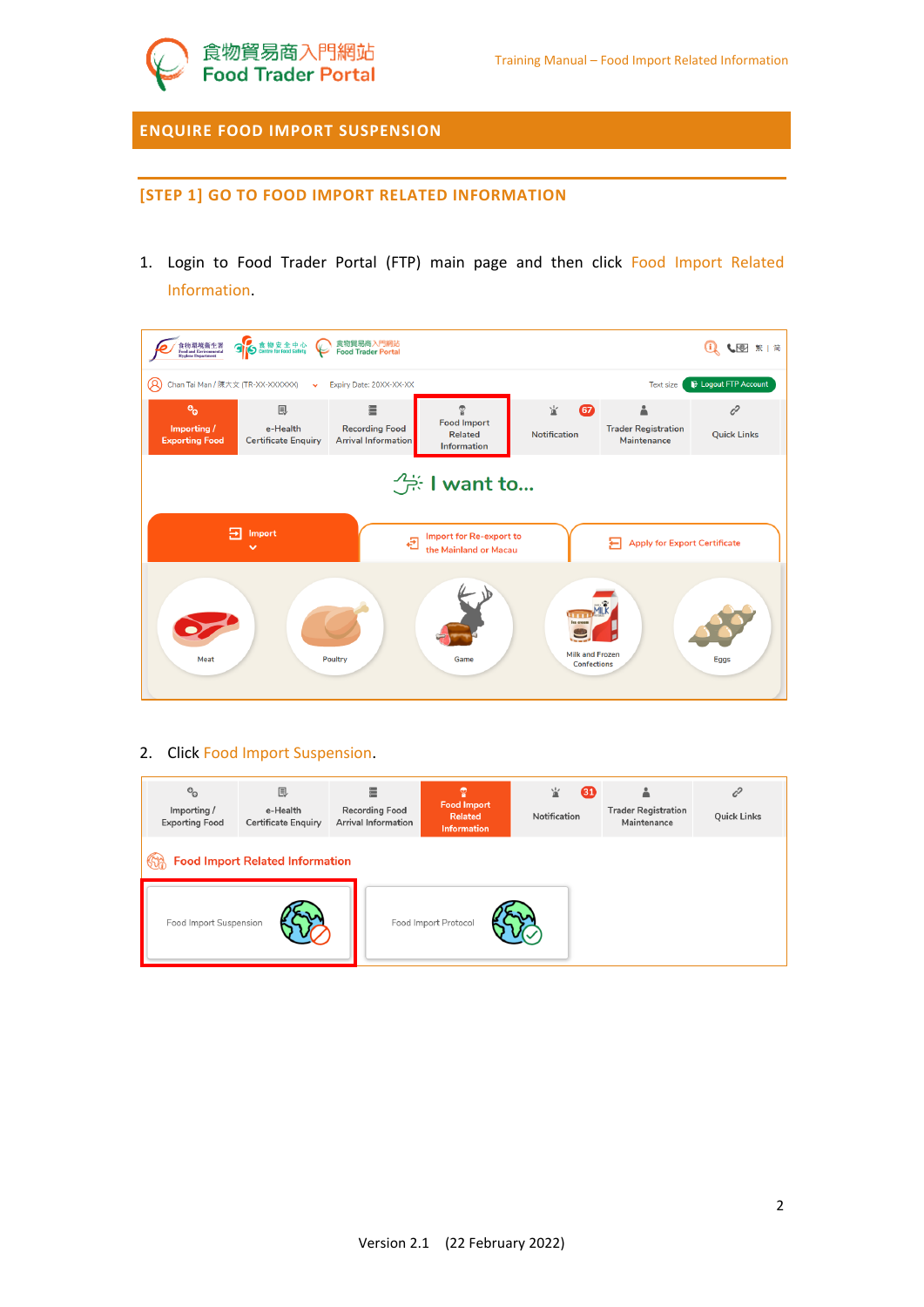

#### **[STEP 2] CHECKING INFORMATION ON FOOD IMPORT SUSPENSION**

3. A list of foods currently under import suspension are shown on this page. You can use the Search Function to quickly look for the information you want.

Simply click the corresponding link under the column Press Release to look into further information of a particular case.

| <b>Effective from</b> IF |                                                                                                                                                                                                                                                                                                                                                                                                                                                           | <b>Press</b><br><b>Release</b> | <b>Establishment Information</b> | <b>Food Description</b> | 韭 | <b>Country / Place</b>                         |
|--------------------------|-----------------------------------------------------------------------------------------------------------------------------------------------------------------------------------------------------------------------------------------------------------------------------------------------------------------------------------------------------------------------------------------------------------------------------------------------------------|--------------------------------|----------------------------------|-------------------------|---|------------------------------------------------|
| 2020-01-31               | $\mathcal{S}% _{0}=\mathcal{S}_{0}=\mathcal{S}_{0}=\mathcal{S}_{0}=\mathcal{S}_{0}=\mathcal{S}_{0}=\mathcal{S}_{0}=\mathcal{S}_{0}=\mathcal{S}_{0}=\mathcal{S}_{0}=\mathcal{S}_{0}=\mathcal{S}_{0}=\mathcal{S}_{0}=\mathcal{S}_{0}=\mathcal{S}_{0}=\mathcal{S}_{0}=\mathcal{S}_{0}=\mathcal{S}_{0}=\mathcal{S}_{0}=\mathcal{S}_{0}=\mathcal{S}_{0}=\mathcal{S}_{0}=\mathcal{S}_{0}=\mathcal{S}_{0}=\mathcal{S}_{0}=\mathcal{S}_{0}=\mathcal{S}_{0}=\math$ |                                |                                  | Poultry<br>Poultry Eggs |   | DENMARK,<br>Nordjylland,<br>Aalborg            |
| 2020-01-29               | S                                                                                                                                                                                                                                                                                                                                                                                                                                                         |                                |                                  | Poultry Eggs<br>Poultry |   | POLAND,<br>Greater,<br>Szamotuly               |
| 2020-01-29               | S                                                                                                                                                                                                                                                                                                                                                                                                                                                         |                                |                                  | Poultry Eggs<br>Poultry |   | POLAND,<br>Warmia-Mazury,<br>iława             |
| 2020-01-23               | S                                                                                                                                                                                                                                                                                                                                                                                                                                                         |                                |                                  | Poultry<br>Poultry Eggs |   | POLAND,<br>Lower Silesia,<br>Legnica           |
| 2020-01-21               | $\mathcal{S}% _{0}$                                                                                                                                                                                                                                                                                                                                                                                                                                       |                                |                                  | Poultry<br>Poultry Eggs |   |                                                |
|                          | 8<br>2020-01-21                                                                                                                                                                                                                                                                                                                                                                                                                                           |                                |                                  | Poultry<br>Poultry Eggs |   | <b>CZECH REPUBLIC</b><br>UKRAINE,<br>Vinnytsya |

4. You will be redirected to the Press Release section of Centre for Food Safety with further information on the particular food under import suspension.

|                                                     | <b>Centre for Food Safety</b><br>he Government of the Hong Kong Special Administrative Region<br>Enter search keyword(s)                                                                                                                                                                                                                                                                                                                                                                      |  |  |  |  |  |  |
|-----------------------------------------------------|-----------------------------------------------------------------------------------------------------------------------------------------------------------------------------------------------------------------------------------------------------------------------------------------------------------------------------------------------------------------------------------------------------------------------------------------------------------------------------------------------|--|--|--|--|--|--|
| Home > Press Release > 01-2020                      |                                                                                                                                                                                                                                                                                                                                                                                                                                                                                               |  |  |  |  |  |  |
| N<br><b>What's New</b>                              | <b>Press Release</b>                                                                                                                                                                                                                                                                                                                                                                                                                                                                          |  |  |  |  |  |  |
| У<br><b>About Us</b>                                | ⊜<br>Share: $f \boxtimes$                                                                                                                                                                                                                                                                                                                                                                                                                                                                     |  |  |  |  |  |  |
| <b>Press Release</b>                                | Import of poultry meat and products from Aalborg Municipality in Denmark suspended                                                                                                                                                                                                                                                                                                                                                                                                            |  |  |  |  |  |  |
| <b>Results of</b><br>Sample with<br>Irregularity    | The Centre for Food Safety (CFS) of the Food and Environmental Hygiene Department announced today (January 31) that<br>in view of a notification from the World Organisation for Animal Health (OIE) about an outbreak of low pathogenic H5N1<br>avian influenza in Aalborg Municipality, Denmark, the CFS has instructed the trade to suspend the import of poultry meat<br>and products, including poultry eggs, from the area with immediate effect to protect public health in Hong Kong. |  |  |  |  |  |  |
| Programme<br>Areas                                  | A CFS spokesman said that Hong Kong imported about 1,960 tonnes of frozen poultry meat and 795,000 poultry eggs<br>from Denmark last year, according to the Census and Statistics Department.<br>"The CFS has contacted the Danish authorities over the issue and will closely monitor information issued by the OIE on                                                                                                                                                                       |  |  |  |  |  |  |
| Committee and<br>Forum                              | avian influenza outbreaks. Appropriate action will be taken in response to the development of the situation," the<br>spokesman said.<br>Ends/Friday, January 31, 2020                                                                                                                                                                                                                                                                                                                         |  |  |  |  |  |  |
| Import<br>Control /<br>⋟<br>Export<br>Certification |                                                                                                                                                                                                                                                                                                                                                                                                                                                                                               |  |  |  |  |  |  |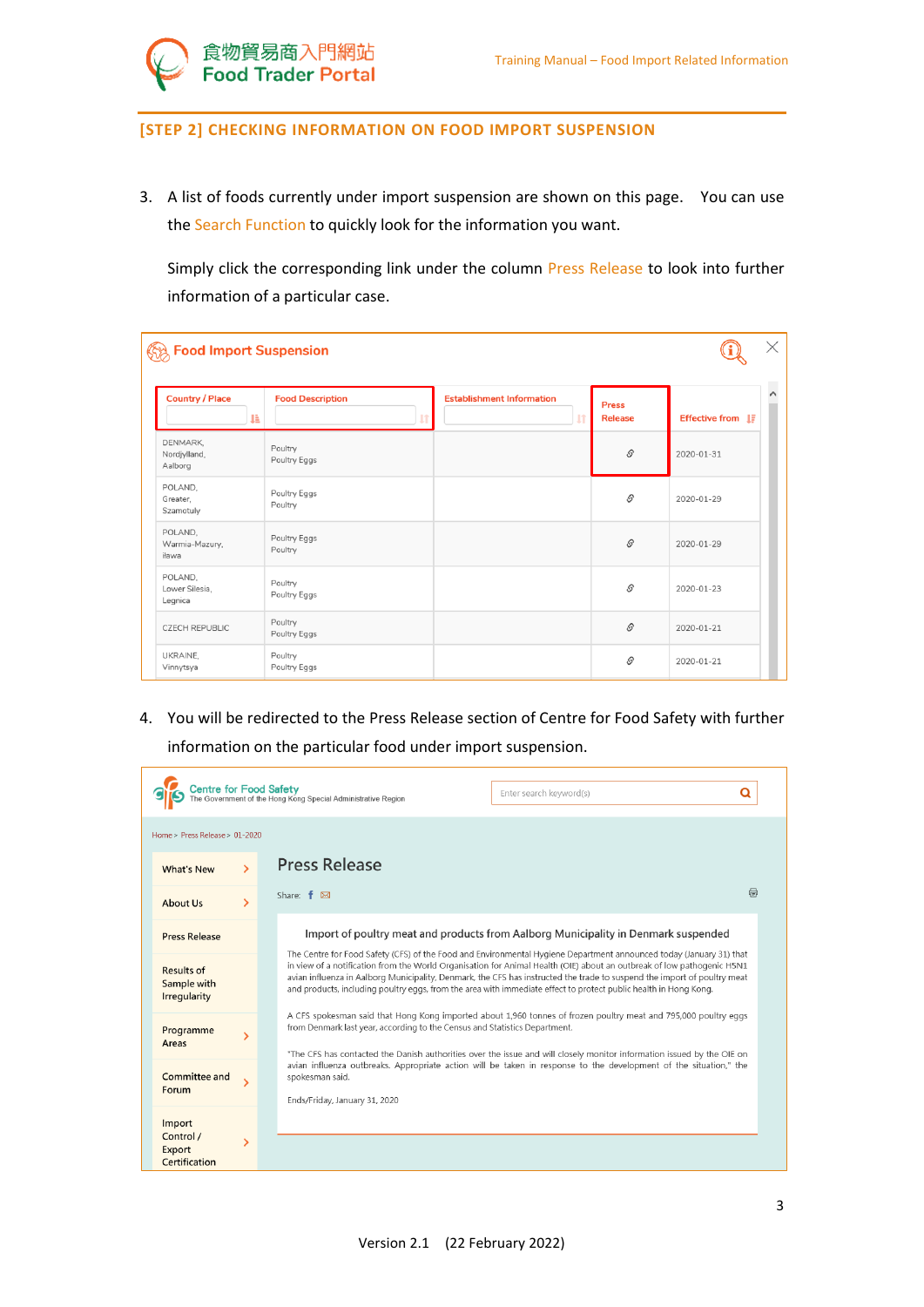

### <span id="page-3-0"></span>**FOOD IMPORT PROTOCOL**

#### **[STEP 1] GO TO FOOD IMPORT RELATED INFORMATION**

1. Login to Food Trader Portal (FTP) main page and then click Food Import Related Information.

| 食物環境衛生署<br>Food and Environmental<br>Hygiene Department | S 食物安全中心                                                                                                                        | 食物貿易商入門網站<br><b>Food Trader Portal</b>                   |                                                                      |                                                                   |                                                | ↓图 繁 简<br>$\mathbf{Q}$  |  |  |
|---------------------------------------------------------|---------------------------------------------------------------------------------------------------------------------------------|----------------------------------------------------------|----------------------------------------------------------------------|-------------------------------------------------------------------|------------------------------------------------|-------------------------|--|--|
| Q                                                       | <b>E</b> Logout FTP Account<br>Chan Tai Man / 陳大文 (TR-XX-XXXXXX)<br>Expiry Date: 20XX-XX-XX<br><b>Text size</b><br>$\checkmark$ |                                                          |                                                                      |                                                                   |                                                |                         |  |  |
| $o_{\alpha}$<br>Importing/<br><b>Exporting Food</b>     | <b>IE</b><br>e-Health<br><b>Certificate Enquiry</b>                                                                             | 三<br><b>Recording Food</b><br><b>Arrival Information</b> | $\mathcal{D}$<br><b>Food Import</b><br><b>Related</b><br>Information | 室<br>$\boldsymbol{\sigma}$<br><b>Notification</b>                 | Α<br><b>Trader Registration</b><br>Maintenance | c<br><b>Quick Links</b> |  |  |
|                                                         |                                                                                                                                 |                                                          | $\frac{1}{2}$ : I want to                                            |                                                                   |                                                |                         |  |  |
| ₽                                                       | Import<br>$\checkmark$                                                                                                          | චි                                                       | Import for Re-export to<br>the Mainland or Macau                     |                                                                   | <b>Apply for Export Certificate</b><br>⊁       |                         |  |  |
| Meat                                                    |                                                                                                                                 | <b>Poultry</b>                                           | Game                                                                 | ітті<br>lce cream<br><b>Milk and Frozen</b><br><b>Confections</b> |                                                | <b>Eggs</b>             |  |  |

#### 2. Click on Food Import Protocol.

| $\circ_{\circ}$<br>Importing /<br><b>Exporting Food</b> | 良<br>e-Health<br><b>Certificate Enguiry</b> | 亖<br><b>Recording Food</b><br><b>Arrival Information</b> | Υ<br><b>Food Import</b><br><b>Related</b><br><b>Information</b> | ൏<br>宣<br>Notification | <b>Trader Registration</b><br>Maintenance | $\mathcal{C}^2$<br><b>Quick Links</b> |
|---------------------------------------------------------|---------------------------------------------|----------------------------------------------------------|-----------------------------------------------------------------|------------------------|-------------------------------------------|---------------------------------------|
|                                                         | <b>Food Import Related Information</b>      |                                                          |                                                                 |                        |                                           |                                       |
| Food Import Suspension                                  |                                             |                                                          | Food Import Protocol                                            |                        |                                           |                                       |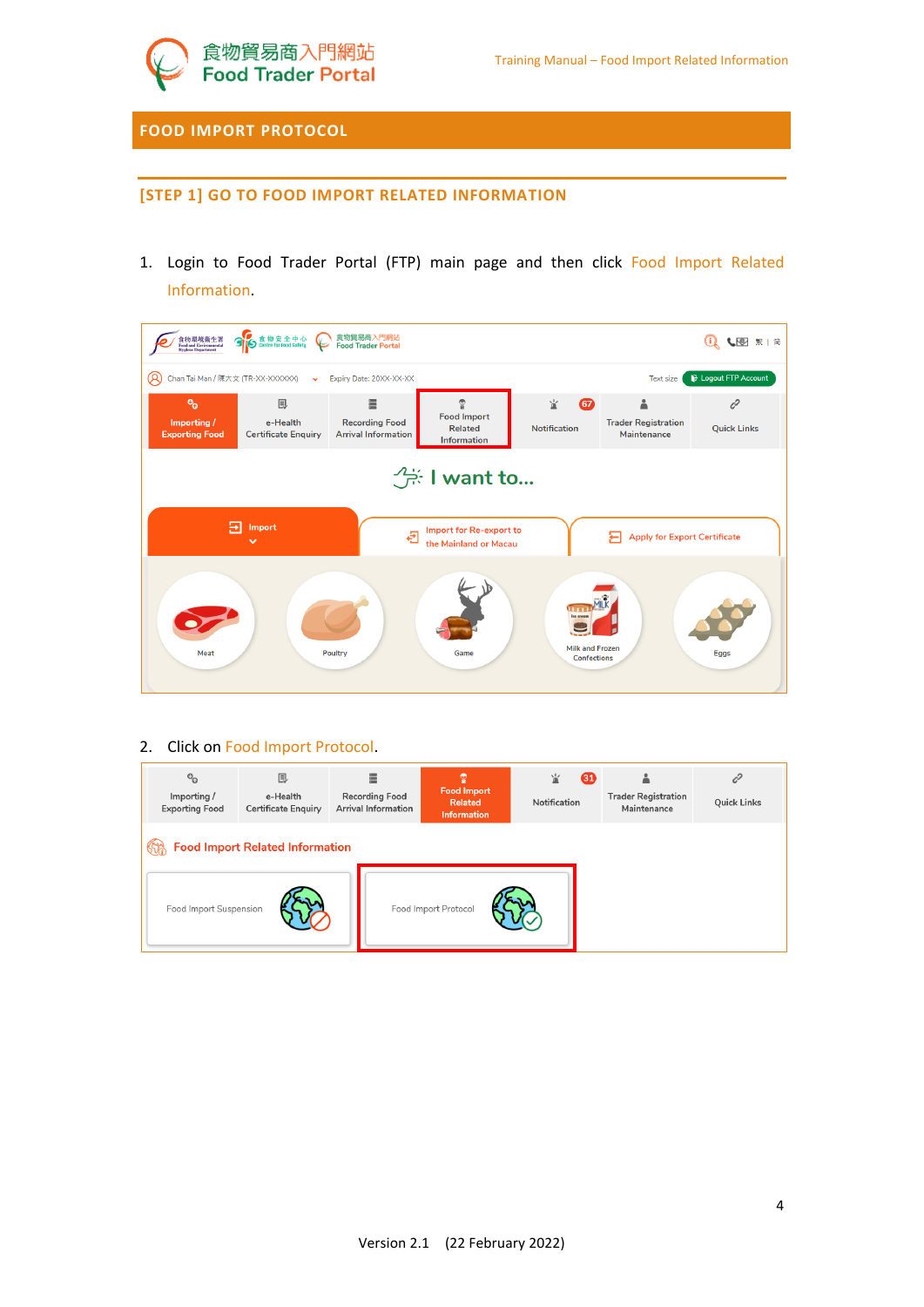

食物貿易商入門網站<br>Food Trader Portal

3. You can view the current list of countries/places which have established import protocols for Meat, Poultry, Game and Eggs with Hong Kong and the types of food included in the protocols. Among these countries or places, information regarding the plants eligible for supply to Hong Kong are of two types. One is a list of plants provided to the Centre for Food Safety by the official authority of the relevant country or place, i.e. the Establishment List button in red.

The Search Function can help you look for the information you want. To look into detailed information on a particular establishment list, please click the corresponding Establishment List button.

| <b>Food Import Protocol</b>                  |                  |                                                       | $\times$                                          |
|----------------------------------------------|------------------|-------------------------------------------------------|---------------------------------------------------|
| Poultry<br>Meat                              | Game             | Eggs                                                  |                                                   |
| <b>Country / Place</b><br><b>BRAZIL</b><br>耳 | <b>Food Type</b> | <b>Issuing Entity of Health Certificate</b>           | <b>Recognised Establishment</b><br><b>Enquiry</b> |
| <b>BRAZIL</b>                                | Turkey           | Ministry of Agriculture, Livestock and Food<br>Supply | 噜<br><b>Establishment List</b>                    |
| <b>BRAZIL</b>                                | Pork             | Ministry of Agriculture, Livestock and Food<br>Supply | 阍<br><b>Establishment List</b>                    |
| <b>BRAZIL</b>                                | Goose            | Ministry of Agriculture, Livestock and Food<br>Supply | 阍<br><b>Establishment List</b>                    |
| <b>BRAZIL</b>                                | Eggs             | Ministry of Agriculture, Livestock and Food<br>Supply | 阍<br><b>Establishment List</b>                    |
| <b>BRAZIL</b>                                | Duck             | Ministry of Agriculture, Livestock and Food<br>Supply | Ռ<br><b>Establishment List</b>                    |
| BRA7II                                       | Chicken          | Ministry of Agriculture, Livestock and Food<br>Supply | 噜<br><b>Establishment List</b>                    |
| <b>BRAZIL</b>                                | Beef             | Ministry of Agriculture, Livestock and Food<br>Supply | 噜<br><b>Establishment List</b>                    |